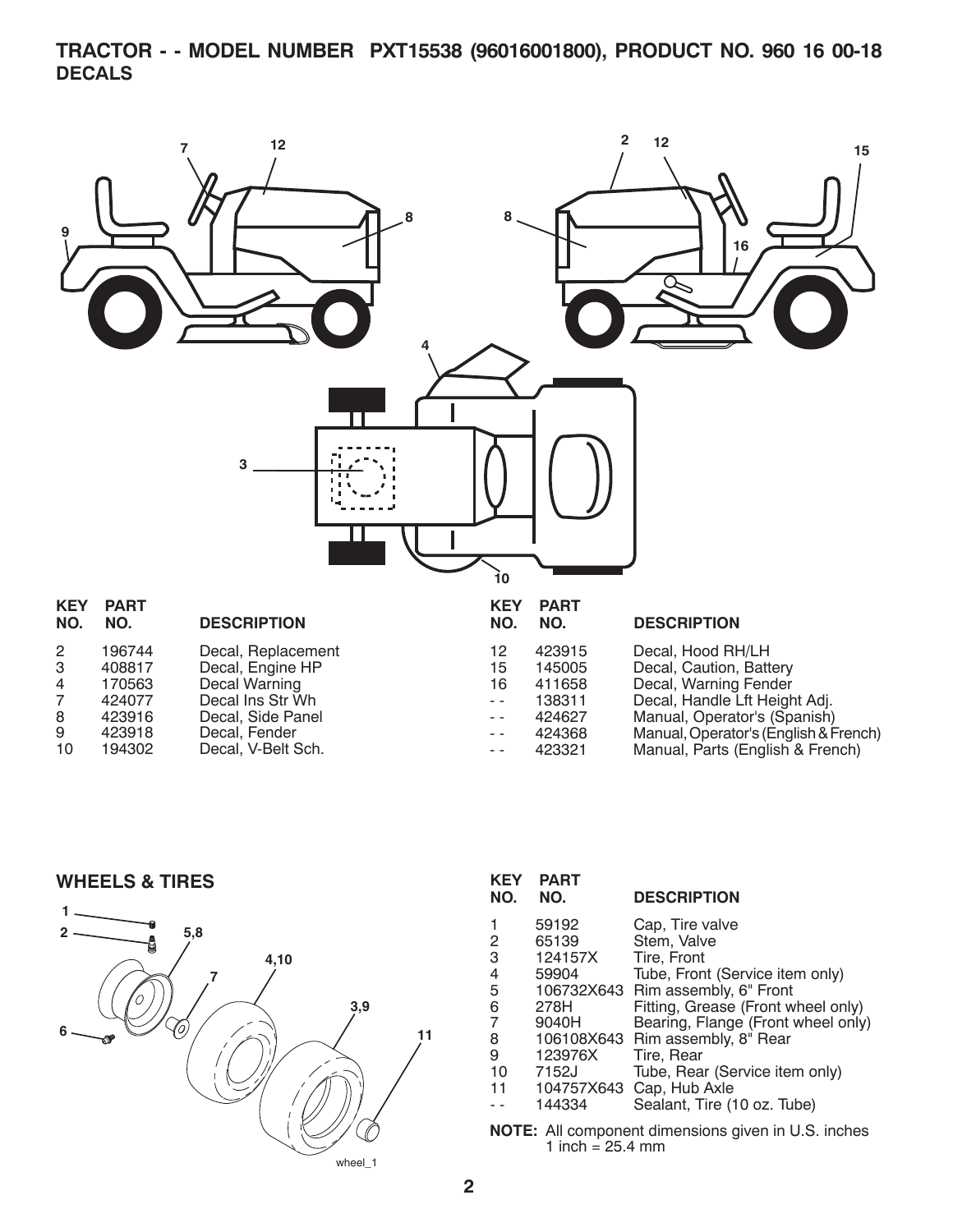## **TRACTOR - - MODEL NUMBER PXT15538 (96016001800), PRODUCT NO. 960 16 00-18 SCHEMATIC**

SCH03

 $START$   $\begin{vmatrix} B + S + A1 \end{vmatrix}$ 

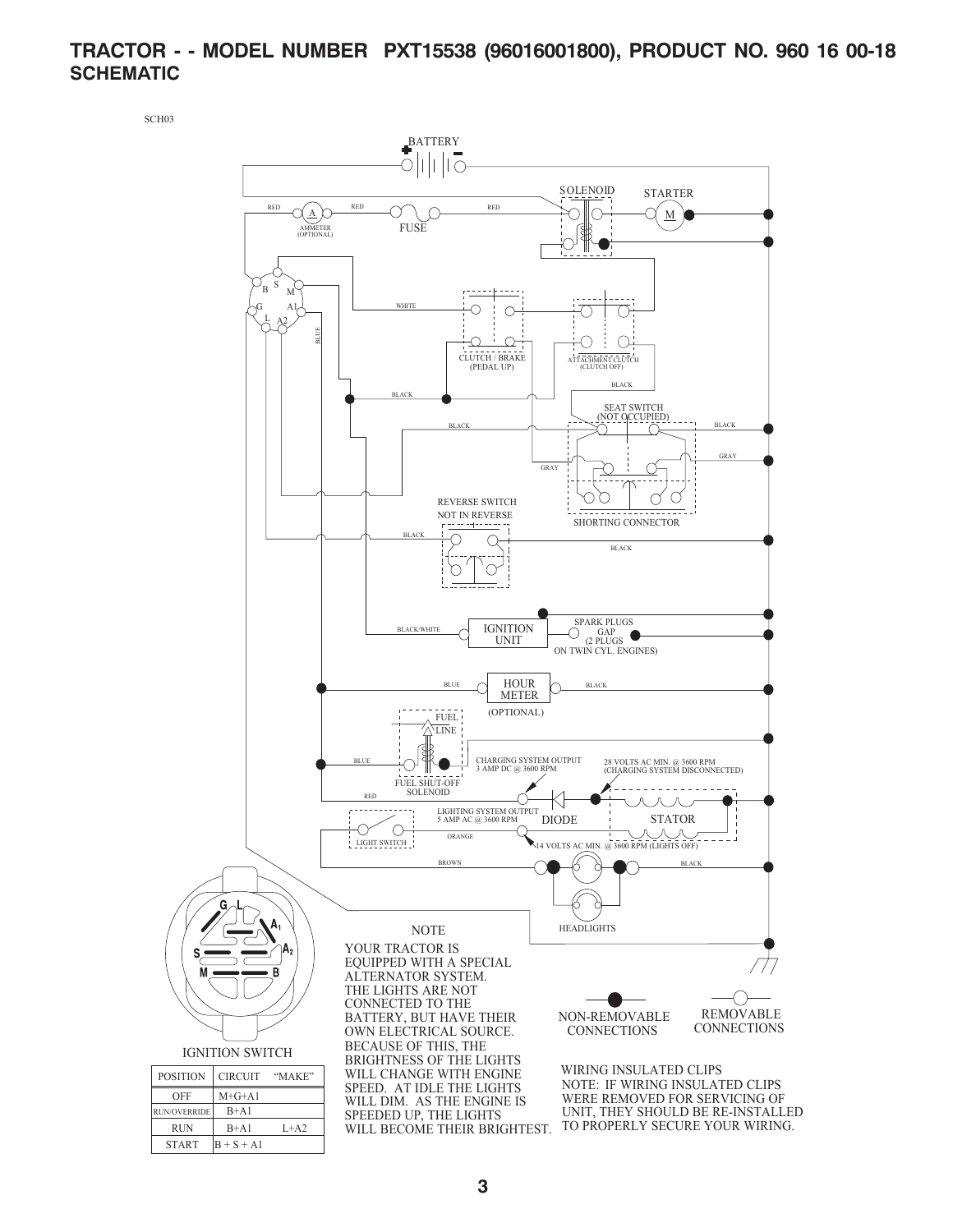

**TRACTOR - - MODEL NUMBER PXT15538 (96016001800), PRODUCT NO. 960 16 00-18 ELECTRICAL**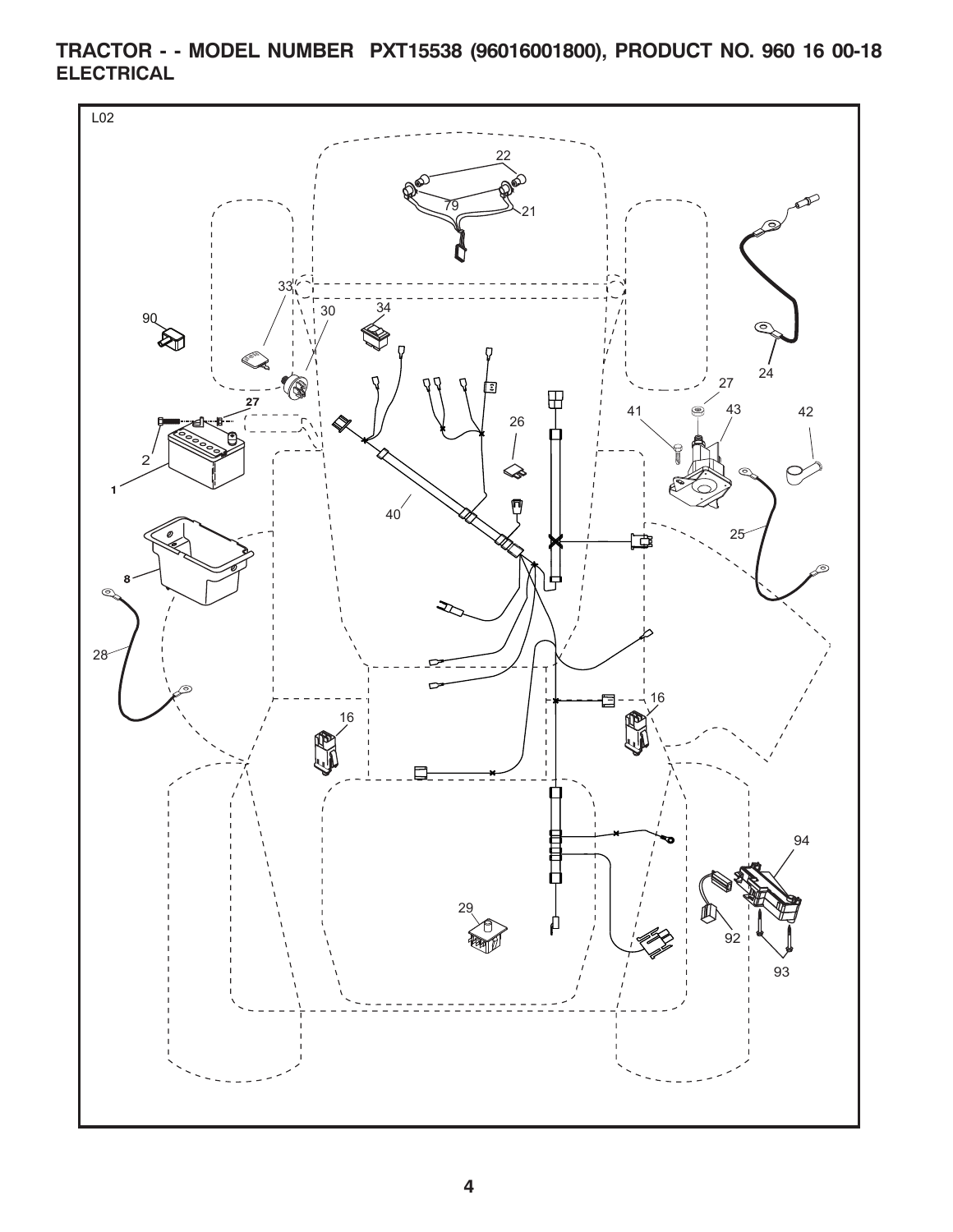**TRACTOR - - MODEL NUMBER PXT15538 (96016001800), PRODUCT NO. 960 16 00-18 ELECTRICAL**

| KEY                     | <b>PART</b> |                               |
|-------------------------|-------------|-------------------------------|
| NO.                     | NO.         | <b>DESCRIPTION</b>            |
| 1                       | 163465      | Battery                       |
| $\overline{\mathbf{c}}$ | 74760412    | Bolt Hex Hd 1/4-20 unc x 3/4  |
| 8                       | 176689      | <b>Box Battery</b>            |
| 16                      | 176138      | Switch Interlock              |
| 21.                     | 175688      | Harness Asm Light w/4152j     |
|                         | 22 4152J    | Bulb Light #1156              |
| 24                      | 421299      | Cable Battery 6 Ga. 11" Red   |
|                         | 25 421297   | Cable Battery                 |
|                         | 26 175158   | Fuse 20 AMP                   |
|                         | 27 73510400 | Nut Keps Hex 1/4-20 unc       |
|                         | 28 421298   | Cable Ground 6 Ga. 12" Black  |
| 29                      | 192749      | <b>Switch Seat</b>            |
|                         | 30 193350   | Switch Ign                    |
|                         | 33 411933   | Key/Chain                     |
| 34                      | 110712X     | Switch Light/Reset            |
|                         | 40 197428   | Harness Ign                   |
| 41                      | 71110408    | Bolt Blk Fin Hex 1/4-20       |
| 42                      | 131563      | Cover Terminal Red            |
|                         | 43 192507   | Solenoid                      |
| 79                      | 175242      | Socket Asm Bulb               |
| 90 —                    | 180449      | <b>Cover Terminal Battery</b> |
|                         | 92 196615   | Harness Pigtail               |
| 93                      | 192540      | Screw Plastite 10-14 x 2.0    |
| 94                      | 191834      | Module Reverse ROS            |

**NOTE:** All component dimensions given in U. S. inches 1 inch  $= 25.4$  mm.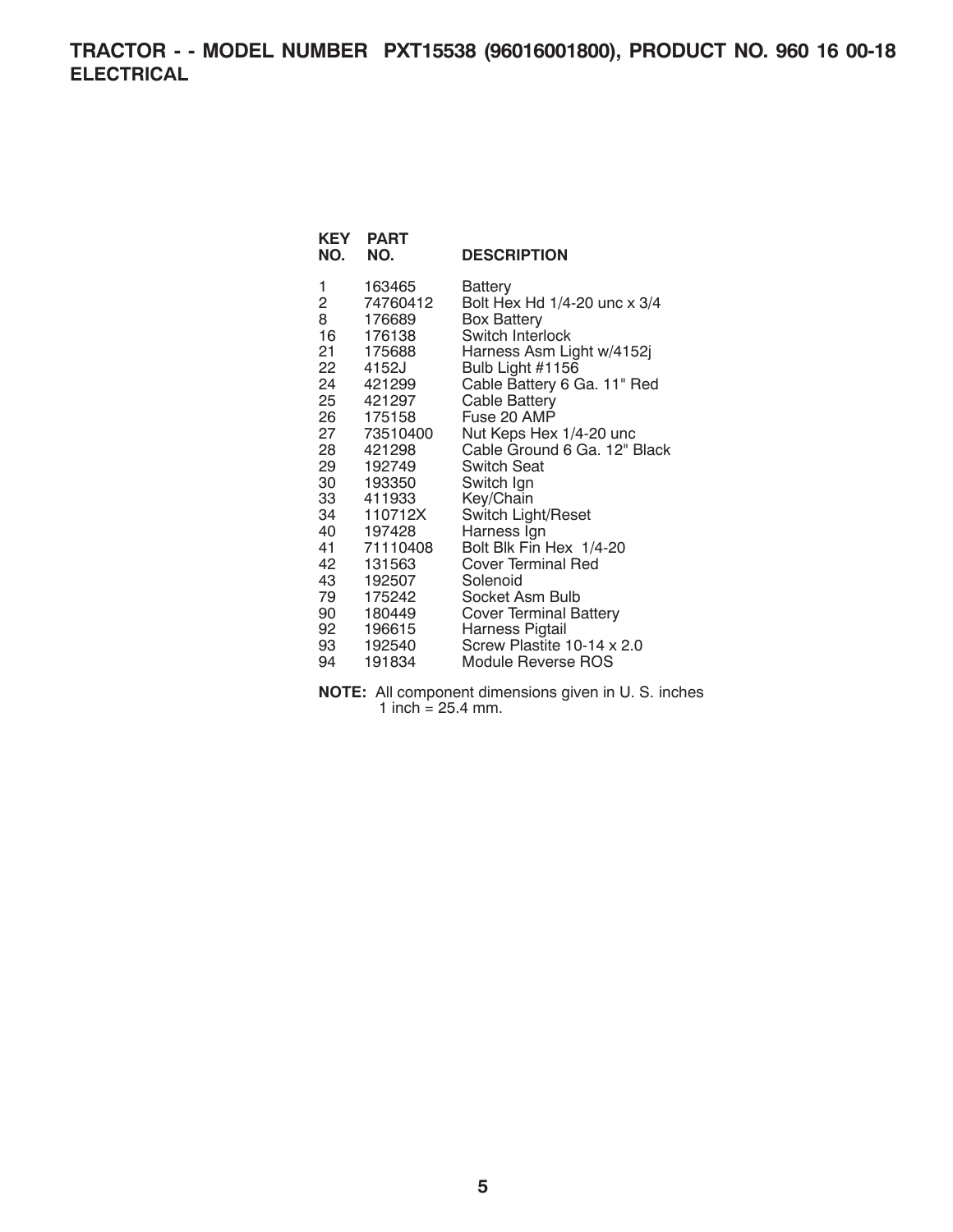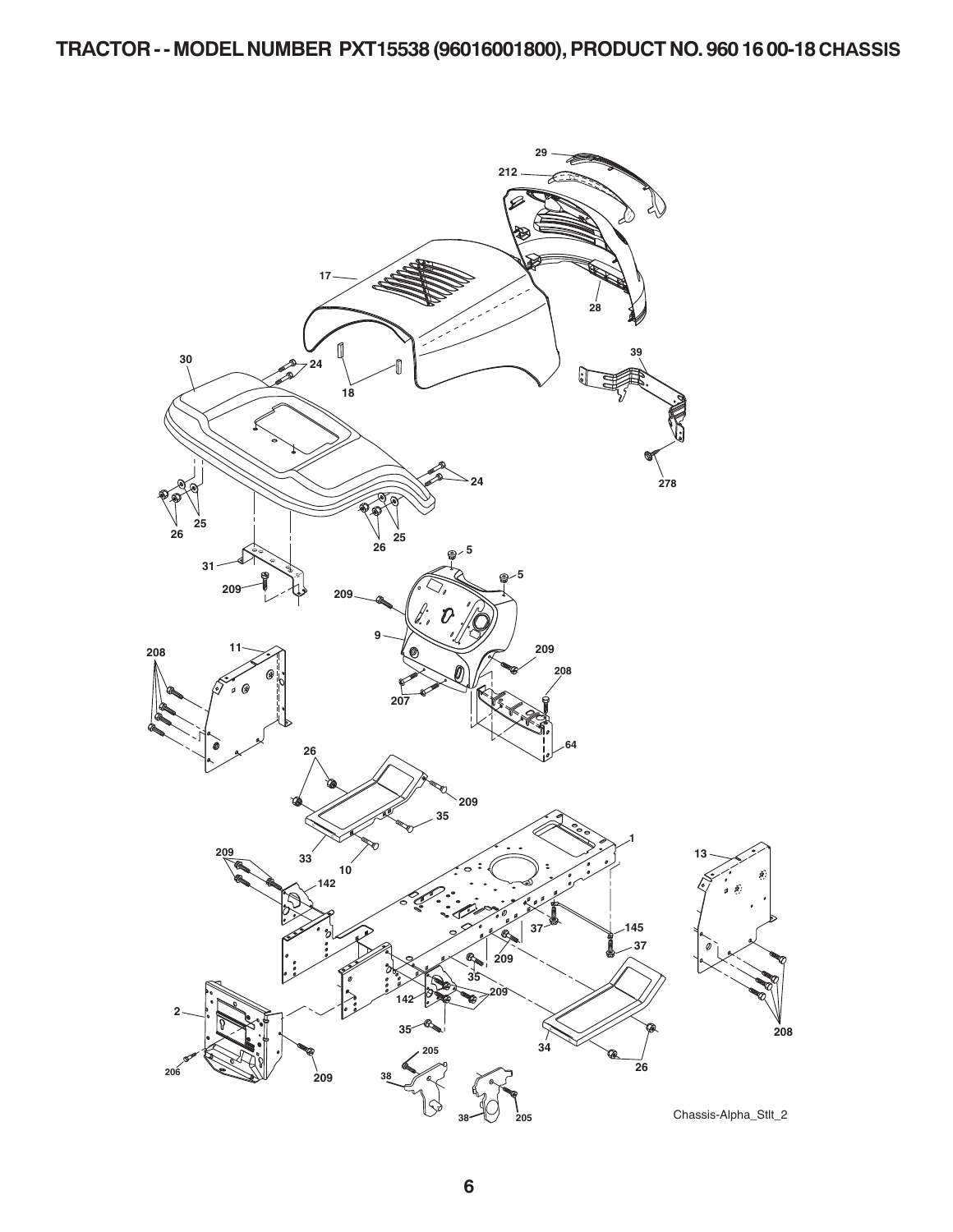**TRACTOR - - MODEL NUMBER PXT15538 (96016001800), PRODUCT NO. 960 16 00-18 CHASSIS**

| KEY<br>NO.                                                                                                                                                                                                | <b>PART</b><br>NO.                                                                                                                                                                                                                                                                                                                                                | <b>DESCRIPTION</b>                                                                                                                                                                                                                                                                                                                                                                                                                                                                                                                                                                                                                                                                                                                                                                                                                                                                     |
|-----------------------------------------------------------------------------------------------------------------------------------------------------------------------------------------------------------|-------------------------------------------------------------------------------------------------------------------------------------------------------------------------------------------------------------------------------------------------------------------------------------------------------------------------------------------------------------------|----------------------------------------------------------------------------------------------------------------------------------------------------------------------------------------------------------------------------------------------------------------------------------------------------------------------------------------------------------------------------------------------------------------------------------------------------------------------------------------------------------------------------------------------------------------------------------------------------------------------------------------------------------------------------------------------------------------------------------------------------------------------------------------------------------------------------------------------------------------------------------------|
| 1<br>2<br>5<br>9<br>10<br>11<br>13<br>17<br>18<br>24<br>25<br>26<br>28<br>29<br>30<br>31<br>33<br>34<br>35<br>37<br>38<br>39<br>64<br>142<br>145<br>205<br>206<br>207<br>208<br>209<br>212<br>278<br>$ -$ | 174619<br>176554<br>155272<br>193510X010<br>72140608<br>174996<br>187559X505 Hood<br>184921<br>74780616<br>19131312<br>73800600<br>187598<br>187567X599<br>192526X505 Fender<br>136619<br>72110606<br>17490508<br>175710<br>187568<br>154798<br>175702<br>409167<br>17490608<br>170165<br>17670508<br>17670608<br>17000612<br>187569<br>416358<br>5479J<br>187801 | Chassis<br>Drawbar, Stretch<br>Bumper, Hood/Dash<br>Dash<br>Bolt, Carriage 3/8-16 x 1<br>Panel Dash LH<br>172105X010 Panel Slkscr Dash RH<br><b>Bumper Hood</b><br>Bolt Fin Hex 3/8-16 unc x 1 Gr. 5<br>Washer 13/32 x 13/16 x 12 Ga.<br>Nut Lock Hex w/Ins 3/8-16 unc<br>Grille/Lens Asm. (Include Key Nos. 29 and 212)<br>Lens Grille Bar<br>Bracket Fender Repl 109873X<br>179716X505 Footrest Pnt LH<br>179717X505 Footrest Pnt RH<br>Bolt Rdhd Sht Sqnk 3/8-16 x 3/4<br>Screw Thdrol 5/16-18 x 1/2 TYT<br>Bracket Asm. Pivot Mower<br><b>Bracket Pivot</b><br>Dash Lower<br><b>Plate Reinforcement</b><br>Rod Pivot Hood<br>Screw Thdrol $3/8-16 \times 1/2$<br>Bolt Shoulder 5/16-18<br>Screw 5/16-18 x 1/2<br>Screw Thdrol 3/8-16 x 1/2<br>Screw Hex Wsh Thdrol 3/8-16<br>Insert Lens Reflect<br>Screw #10 x 0.750<br>Plug Button Blk 359 Dia Choke<br><b>Plug Dome Plastic</b> |

| <b>NOTE:</b> All component dimensions given in U.S. inches |
|------------------------------------------------------------|
| 1 inch = $25.4$ mm.                                        |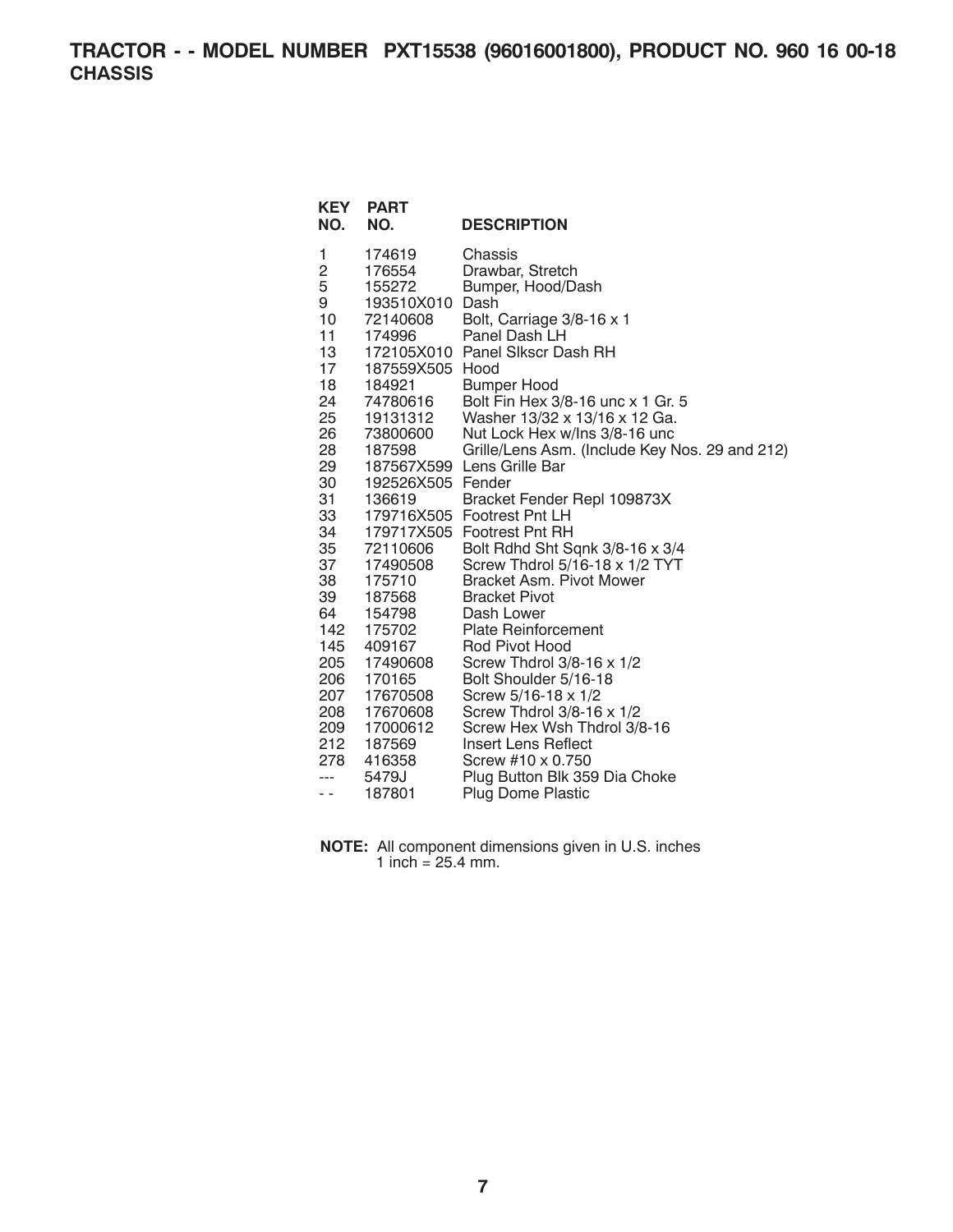**TRACTOR - - MODEL NUMBER PXT15538 (96016001800), PRODUCT NO. 960 16 00-18 DRIVE**

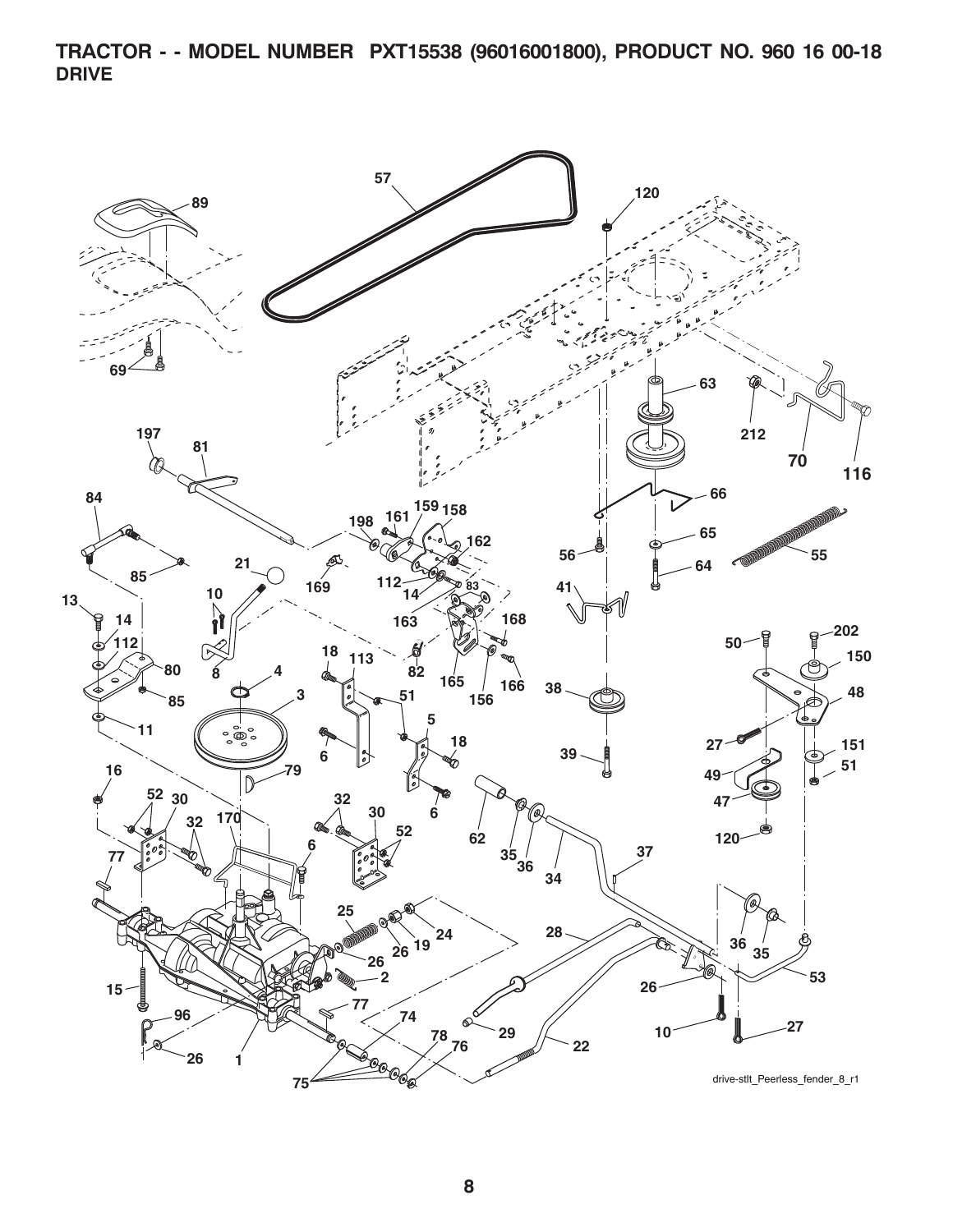| <b>KEY</b>          | <b>PART</b>         |                                                       |
|---------------------|---------------------|-------------------------------------------------------|
| NO.                 | NO.                 | <b>DESCRIPTION</b>                                    |
| 1                   |                     | Transaxle Peerless Model 206-545C                     |
| $\overline{c}$<br>3 | 146682              | Spring Return Brake                                   |
| 4                   | 123666X<br>12000028 | Pulley Transaxle 18"tires<br>Ring Retainer # 5100-62  |
| 5                   | 121520X             | Strap Torque 30 Degrees RH                            |
| 6                   | 17000512            | Screw 5/16-18 x 3/4                                   |
| 8                   | 192706              | Rod Shifter Blk                                       |
| 10                  | 76020416            | Pin Cotter 1/8 x 1 Cad                                |
| 11                  | 105701X             | Washer Plate Shf 388 Sq Hole                          |
| 13                  | 74550412            | Bolt 1/4-28 unf Gr. 8 w/Patch                         |
| 14                  | 10040400            | Washer Lock Hvy Helical 1/4                           |
| 15                  | 74490544            | Bolt Hex Flghd 5/16-18 Gr. 5                          |
| 16                  | 73800500            | Nut 5/16-18                                           |
| 18                  | 74780616            | Bolt Fin Hex 3/8-16 unc x 1 Gr. 5                     |
| 19<br>21            | 73800600            | Nut lock Hex w/Ins 3/8-16 Unc<br>Knob                 |
| 22                  | 106933X<br>130804   | Rod Brake LT                                          |
| 24                  | 73350600            | Nut Hex Jam 3/8-16 unc                                |
| 25                  | 106888X             | Spring Rod Brake 2 00 Zinc                            |
| 26                  | 19131316            | Washer 13/32 x 13/16 x 16 Ga.                         |
| 27                  | 76020412            | Pin Cotter 1/8 x 3/4 Cad                              |
| 28                  | 175765              | Rod Brake Parking LT/YT                               |
| 29                  | 71673               | Cap Brake Parking Black                               |
| 30                  | 174973              | <b>Bracket Transmission</b>                           |
| 32                  | 74760512            | Bolt Fin Hex 5/16-18 x 3/4                            |
| 34                  | 175578              | Shaft Asm Pedal Foot Nibbed                           |
| 35<br>36            | 120183X<br>19211616 | Bearing Nylon Blk 629 Id<br>Washer 21/32 x 1 x 16 Ga. |
| 37                  | 1572H               | Pin Roll 3/16 x 1"                                    |
| 38                  | 179114              | <b>Pulley Composite Flat</b>                          |
| 39                  | 72110622            | Bolt 3/8-16 x 2-3/4                                   |
| 41                  | 175556              | Keeper Belt Idler                                     |
| 47                  | 127783              | Pulley Idler V Groove Plastic                         |
| 48                  | 154407              | <b>Bellcrank Clutch Grnd Drv STL</b>                  |
| 49                  | 123205X             | Retainer Belt Style Spring                            |
| 50                  | 72110612            | Bolt Carr Sh 3/8-16 x 1-1/2 Gr. 5                     |
| 51                  | 73680600            | Nut Crownlock 3/8-16 unc                              |
| 52                  | 73680500            | Nut Crownlock 5/16-18 unc                             |
| 53                  | 199652              | Link Clutch                                           |
| 55<br>56            | 105709X<br>17060620 | Spring Return Clutch 6 75<br>Screw 3/8-16 x 1-1/4     |
| 57                  | 138255              | V-Belt Ground Drive                                   |
| 62                  | 8883R               | Cover Pedal Blk Round                                 |
| 63                  | 175410              | <b>Engine Pulley LT/YT</b>                            |
| 64                  | 173937              | Bolt Hex 7/16-20 x 4 Gr. 5                            |

| KEY        | <b>PART</b>         |                                                             |
|------------|---------------------|-------------------------------------------------------------|
| NO.        | NO.                 | <b>DESCRIPTION</b>                                          |
| 65         | 10040700            | Washer Lock Hvy Hicl Spr 7/16                               |
| 66         | 154778              | Keeper Belt Engine                                          |
| 69         | 142432              | Screw $1/4 \times 1/2$ unc                                  |
| 70         | 134683              | Guide Belt Mower Drive RH                                   |
| 74         | 137057              | Spacer Axle                                                 |
| 75         | 121749X             | Washer 25/32 x 1 1/4 x 16 Ga.                               |
| 76<br>77   | 12000001<br>123583X | E-ring #5133-75                                             |
| 78         | 121748X             | Key Square 2 0 x 1845/1865<br>Washer 25/32 x 1-5/8 x 16 Ga. |
| 79         | 2228M               | Key Woodruff                                                |
| 80         | 131486              | <b>Arm Shift Transaxle</b>                                  |
| 81         | 165594              | Shaft Asm Cross Taper                                       |
| 82         | 165711              | <b>Spring Torsion Shift</b>                                 |
| 83         | 19171216            | Washer 17/32 x 3/4 x 16 Ga.                                 |
| 84         | 166228              | Link Transaxle                                              |
| 85         | 150360              | Nut Lock Center 1/4-28                                      |
| 89         | 192053X428          | <b>Console Shift</b>                                        |
| 96         | 4497H               | <b>Retainer Spring 1"</b>                                   |
| 112        | 19091210            | Washer 9/32 x 3/4 x 10 Ga.                                  |
| 113        | 127285X             | Strap Torque 90 Degrees LH                                  |
| 116        | 72140608            | Bolt Rdhd Sq Neck 3/8-16 x 1                                |
| 120        | 73900600            | Nut Lock Flg 3/8-16                                         |
| 150<br>151 | 175456              | Spacer Retainer Lt<br>Washer 13/32 x 2 x 10 Ga.             |
| 156        | 19133210<br>166002  | Washer Srrrtd 5/16 ID x 1.0 x .125                          |
| 158        | 165589              | <b>Bracket Shift Mount</b>                                  |
| 159        | 183900              | <b>Hub Shift</b>                                            |
| 161        | 72140406            | Bolt 1/4-20 x 3/4 Gr. 5                                     |
| 162        | 73680400            | Nut Crownlock 1/4-20 unc                                    |
| 163        | 74780416            | Bolt Hex Fin 1/4-20 unc x 1 Gr. 5                           |
| 165        | 165623              | <b>Bracket Pivot Lever</b>                                  |
| 166        | 17490510            | Screw 5/16-18 x 5/8                                         |
| 168        | 165492              | <b>Bolt Shoulder 5/16-18 x .561</b>                         |
| 169        | 165580              | <b>Plate Fastening</b>                                      |
| 170        | 187414              | Keeper, Belt Transaxle                                      |
| 197        | 169613              | Nyliner Snap-In 5/8                                         |
| 198        | 169593              | <b>Washer Nylon</b>                                         |
| 202        | 72110614            | Bolt Carr Sh 3/8-16 x 1-3/4 Gr. 5                           |
| 212        | 145212              | Nut Hex Flg Lock                                            |

**NOTE:** All component dimensions given in U.S. inches 1 inch =  $25.4 \, \text{mm}$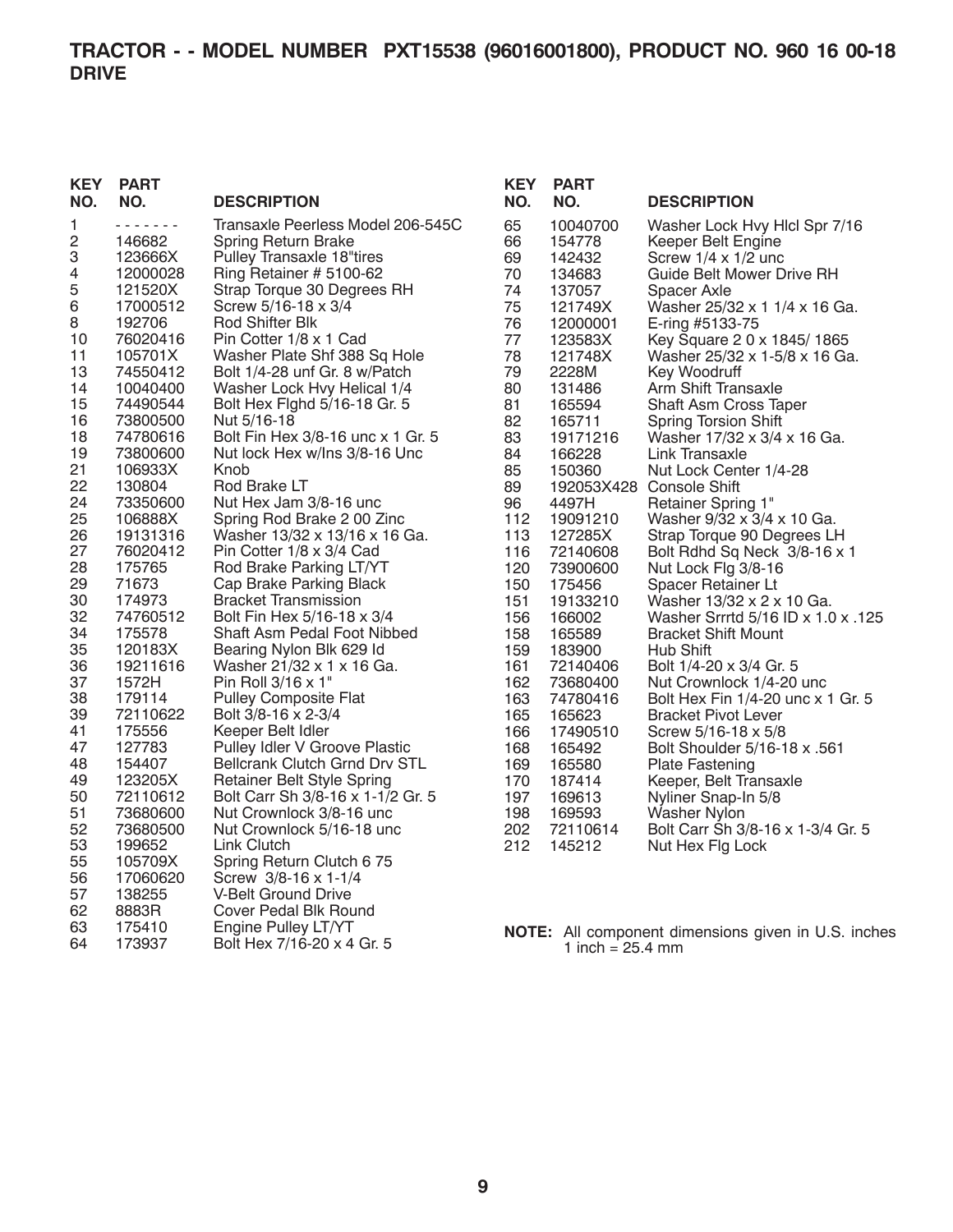**TRACTOR - - MODEL NUMBER PXT15538 (96016001800), PRODUCT NO. 960 16 00-18 STEERING**

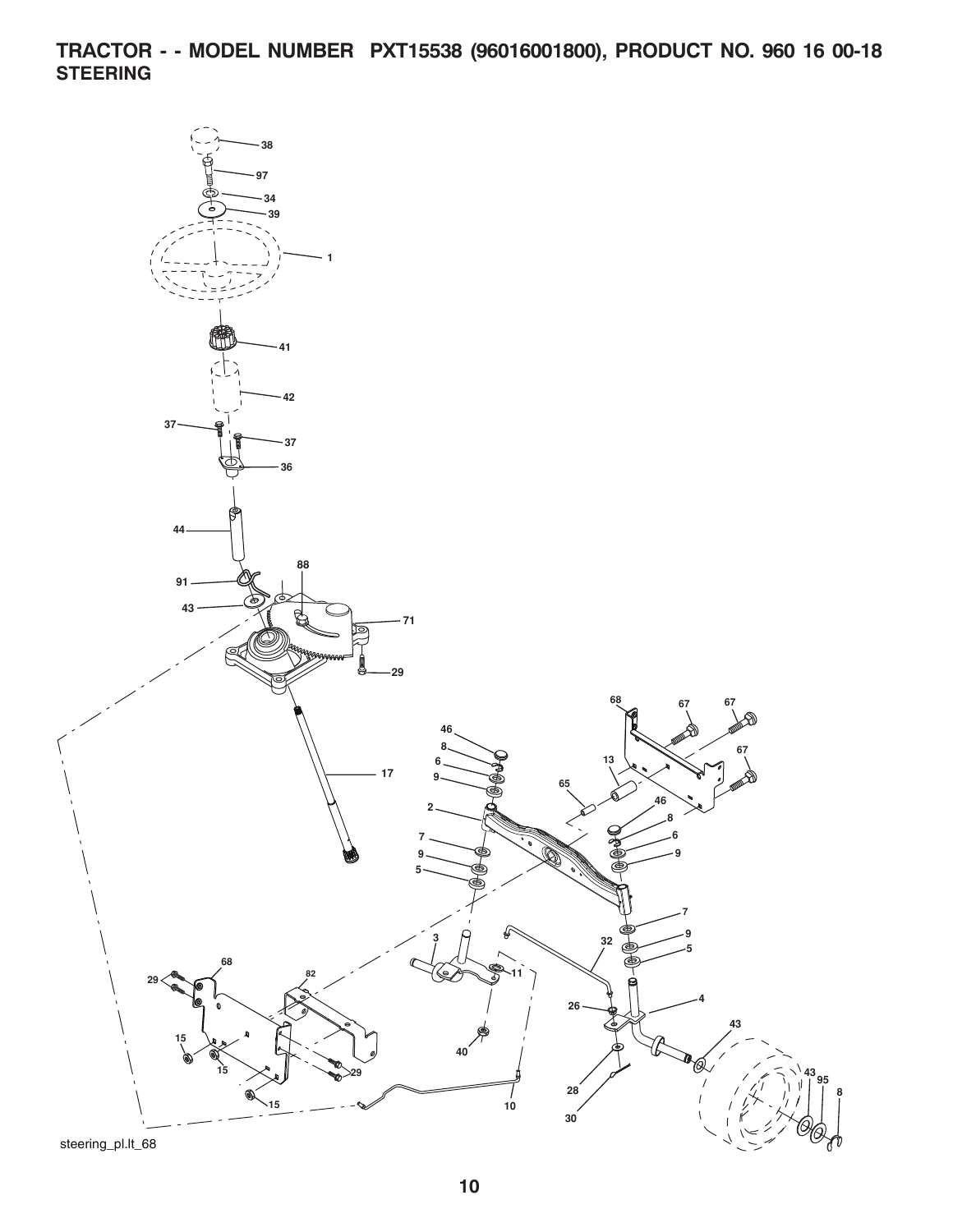**TRACTOR - - MODEL NUMBER PXT15538 (96016001800), PRODUCT NO. 960 16 00-18 STEERING**

| NO.<br>NO.<br><b>DESCRIPTION</b><br>1<br>186780<br><b>Wheel Steering</b><br>$\overline{c}$<br>418168<br>Axle Asm<br>3<br>Spindle Asm LH<br>169840<br>4<br>Spindle Asm RH<br>169839<br>5<br><b>Bearing Race Thrust Harden</b><br>6266H<br>6<br>121748X<br>Washer 25/32 x 1-5/8 x 16 Ga.<br>7<br>Washer 27/32 x 1-1/4 x 16 Ga.<br>19272016<br>Ring Klip #t5304-75<br>8<br>12000029<br>Bearing Col Strg Blk<br>9<br>3366R<br>10<br>175121<br>Link Drag<br>Washer Lock Hvy Hlcl Spr 3/8<br>11<br>10040600<br>13<br>Spacer earing Axle Front<br>136518<br>15<br>Hexflange Lock<br>145212<br>17<br>Shaft Asm Strg<br>411386<br><b>Bushing Link Drag Blk LR</b><br>26<br>126847X<br>Washer 13/32 x 7/8 x 16 Ga.<br>28<br>19131416<br>29<br>17000612<br>Screw 3/8-16 x 3/4<br>30<br>76020412<br>Pin Cotter 1/8 x 3/4 Cad<br>32<br>Rod Tie Wire Form 19 75 Mech<br>192757<br>34<br>10040500<br>Washer Lock 5/16<br>36<br>Bushing Strg 5/8 Id Dash<br>155099<br>37<br>152927<br>Screw<br>38<br>Cap Wheel Steer<br>192916<br>39<br>Washer 11/32 x 2 x 12 Ga.<br>19113812<br>Nut Crownlock 3/8-24<br>40<br>73540600<br>41<br><b>Adaptor Wheel Strg</b><br>186737<br>42<br>Boot Dash Mtl Steering Blk<br>145054X428 |
|--------------------------------------------------------------------------------------------------------------------------------------------------------------------------------------------------------------------------------------------------------------------------------------------------------------------------------------------------------------------------------------------------------------------------------------------------------------------------------------------------------------------------------------------------------------------------------------------------------------------------------------------------------------------------------------------------------------------------------------------------------------------------------------------------------------------------------------------------------------------------------------------------------------------------------------------------------------------------------------------------------------------------------------------------------------------------------------------------------------------------------------------------------------------------------------------------------|
|                                                                                                                                                                                                                                                                                                                                                                                                                                                                                                                                                                                                                                                                                                                                                                                                                                                                                                                                                                                                                                                                                                                                                                                                        |
|                                                                                                                                                                                                                                                                                                                                                                                                                                                                                                                                                                                                                                                                                                                                                                                                                                                                                                                                                                                                                                                                                                                                                                                                        |
|                                                                                                                                                                                                                                                                                                                                                                                                                                                                                                                                                                                                                                                                                                                                                                                                                                                                                                                                                                                                                                                                                                                                                                                                        |
|                                                                                                                                                                                                                                                                                                                                                                                                                                                                                                                                                                                                                                                                                                                                                                                                                                                                                                                                                                                                                                                                                                                                                                                                        |
|                                                                                                                                                                                                                                                                                                                                                                                                                                                                                                                                                                                                                                                                                                                                                                                                                                                                                                                                                                                                                                                                                                                                                                                                        |
|                                                                                                                                                                                                                                                                                                                                                                                                                                                                                                                                                                                                                                                                                                                                                                                                                                                                                                                                                                                                                                                                                                                                                                                                        |
|                                                                                                                                                                                                                                                                                                                                                                                                                                                                                                                                                                                                                                                                                                                                                                                                                                                                                                                                                                                                                                                                                                                                                                                                        |
|                                                                                                                                                                                                                                                                                                                                                                                                                                                                                                                                                                                                                                                                                                                                                                                                                                                                                                                                                                                                                                                                                                                                                                                                        |
|                                                                                                                                                                                                                                                                                                                                                                                                                                                                                                                                                                                                                                                                                                                                                                                                                                                                                                                                                                                                                                                                                                                                                                                                        |
|                                                                                                                                                                                                                                                                                                                                                                                                                                                                                                                                                                                                                                                                                                                                                                                                                                                                                                                                                                                                                                                                                                                                                                                                        |
|                                                                                                                                                                                                                                                                                                                                                                                                                                                                                                                                                                                                                                                                                                                                                                                                                                                                                                                                                                                                                                                                                                                                                                                                        |
|                                                                                                                                                                                                                                                                                                                                                                                                                                                                                                                                                                                                                                                                                                                                                                                                                                                                                                                                                                                                                                                                                                                                                                                                        |
|                                                                                                                                                                                                                                                                                                                                                                                                                                                                                                                                                                                                                                                                                                                                                                                                                                                                                                                                                                                                                                                                                                                                                                                                        |
|                                                                                                                                                                                                                                                                                                                                                                                                                                                                                                                                                                                                                                                                                                                                                                                                                                                                                                                                                                                                                                                                                                                                                                                                        |
|                                                                                                                                                                                                                                                                                                                                                                                                                                                                                                                                                                                                                                                                                                                                                                                                                                                                                                                                                                                                                                                                                                                                                                                                        |
|                                                                                                                                                                                                                                                                                                                                                                                                                                                                                                                                                                                                                                                                                                                                                                                                                                                                                                                                                                                                                                                                                                                                                                                                        |
|                                                                                                                                                                                                                                                                                                                                                                                                                                                                                                                                                                                                                                                                                                                                                                                                                                                                                                                                                                                                                                                                                                                                                                                                        |
|                                                                                                                                                                                                                                                                                                                                                                                                                                                                                                                                                                                                                                                                                                                                                                                                                                                                                                                                                                                                                                                                                                                                                                                                        |
|                                                                                                                                                                                                                                                                                                                                                                                                                                                                                                                                                                                                                                                                                                                                                                                                                                                                                                                                                                                                                                                                                                                                                                                                        |
|                                                                                                                                                                                                                                                                                                                                                                                                                                                                                                                                                                                                                                                                                                                                                                                                                                                                                                                                                                                                                                                                                                                                                                                                        |
|                                                                                                                                                                                                                                                                                                                                                                                                                                                                                                                                                                                                                                                                                                                                                                                                                                                                                                                                                                                                                                                                                                                                                                                                        |
|                                                                                                                                                                                                                                                                                                                                                                                                                                                                                                                                                                                                                                                                                                                                                                                                                                                                                                                                                                                                                                                                                                                                                                                                        |
|                                                                                                                                                                                                                                                                                                                                                                                                                                                                                                                                                                                                                                                                                                                                                                                                                                                                                                                                                                                                                                                                                                                                                                                                        |
|                                                                                                                                                                                                                                                                                                                                                                                                                                                                                                                                                                                                                                                                                                                                                                                                                                                                                                                                                                                                                                                                                                                                                                                                        |
|                                                                                                                                                                                                                                                                                                                                                                                                                                                                                                                                                                                                                                                                                                                                                                                                                                                                                                                                                                                                                                                                                                                                                                                                        |
|                                                                                                                                                                                                                                                                                                                                                                                                                                                                                                                                                                                                                                                                                                                                                                                                                                                                                                                                                                                                                                                                                                                                                                                                        |
|                                                                                                                                                                                                                                                                                                                                                                                                                                                                                                                                                                                                                                                                                                                                                                                                                                                                                                                                                                                                                                                                                                                                                                                                        |
| 43<br>121749X<br>Washer 25/32 x 1 1/4 x 16 Ga.                                                                                                                                                                                                                                                                                                                                                                                                                                                                                                                                                                                                                                                                                                                                                                                                                                                                                                                                                                                                                                                                                                                                                         |
| 44<br>190752<br><b>Extension Steering</b>                                                                                                                                                                                                                                                                                                                                                                                                                                                                                                                                                                                                                                                                                                                                                                                                                                                                                                                                                                                                                                                                                                                                                              |
| 46<br>121232X<br>Cap Spindle Fr Top Blk                                                                                                                                                                                                                                                                                                                                                                                                                                                                                                                                                                                                                                                                                                                                                                                                                                                                                                                                                                                                                                                                                                                                                                |
| 65<br>Spacer Brace Axle<br>414736<br>Bolt RDHD SQNK 3/8-16 x 2-1/4<br>67<br>72110618                                                                                                                                                                                                                                                                                                                                                                                                                                                                                                                                                                                                                                                                                                                                                                                                                                                                                                                                                                                                                                                                                                                   |
| 68<br><b>Brace Axle</b><br>169827                                                                                                                                                                                                                                                                                                                                                                                                                                                                                                                                                                                                                                                                                                                                                                                                                                                                                                                                                                                                                                                                                                                                                                      |
| 71<br>175146<br>Steering Asm.                                                                                                                                                                                                                                                                                                                                                                                                                                                                                                                                                                                                                                                                                                                                                                                                                                                                                                                                                                                                                                                                                                                                                                          |
| 82<br><b>Bracket Susp Chassis Front</b><br>199978                                                                                                                                                                                                                                                                                                                                                                                                                                                                                                                                                                                                                                                                                                                                                                                                                                                                                                                                                                                                                                                                                                                                                      |
| Bolt Shoulder 7/16-20<br>88<br>175118                                                                                                                                                                                                                                                                                                                                                                                                                                                                                                                                                                                                                                                                                                                                                                                                                                                                                                                                                                                                                                                                                                                                                                  |
| 91<br><b>Clip Steering</b><br>175553                                                                                                                                                                                                                                                                                                                                                                                                                                                                                                                                                                                                                                                                                                                                                                                                                                                                                                                                                                                                                                                                                                                                                                   |
| Washer Harden .793 x 1.637 x 060<br>95<br>188967                                                                                                                                                                                                                                                                                                                                                                                                                                                                                                                                                                                                                                                                                                                                                                                                                                                                                                                                                                                                                                                                                                                                                       |
| 97<br>Bolt 5/16-18 x 4 Gr.5<br>74780564                                                                                                                                                                                                                                                                                                                                                                                                                                                                                                                                                                                                                                                                                                                                                                                                                                                                                                                                                                                                                                                                                                                                                                |

**NOTE:** All component dimensions given in U.S. inches 1 inch =  $25.4$  mm.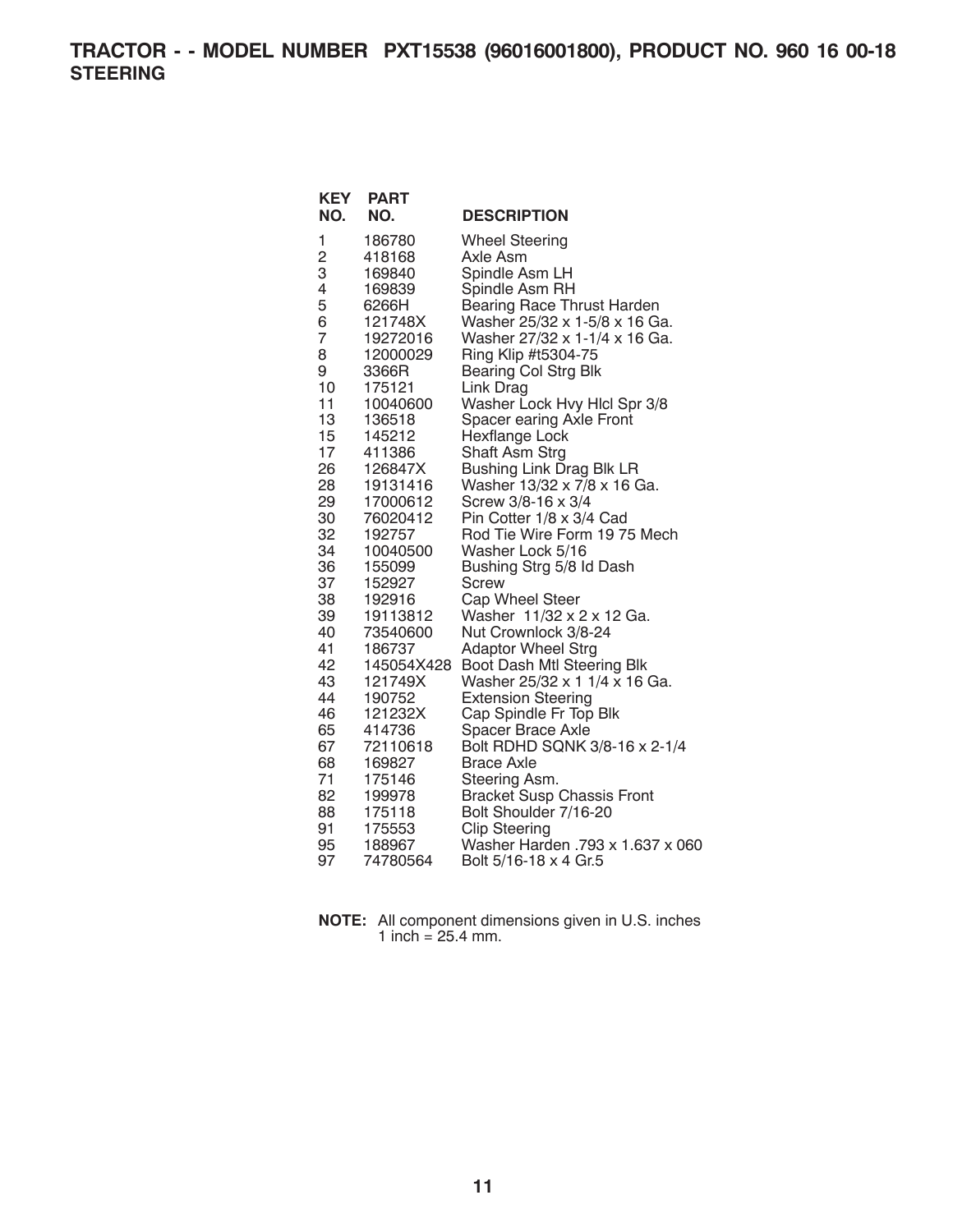**TRACTOR - - MODEL NUMBER PXT15538 (96016001800), PRODUCT NO. 960 16 00-18 ENGINE**

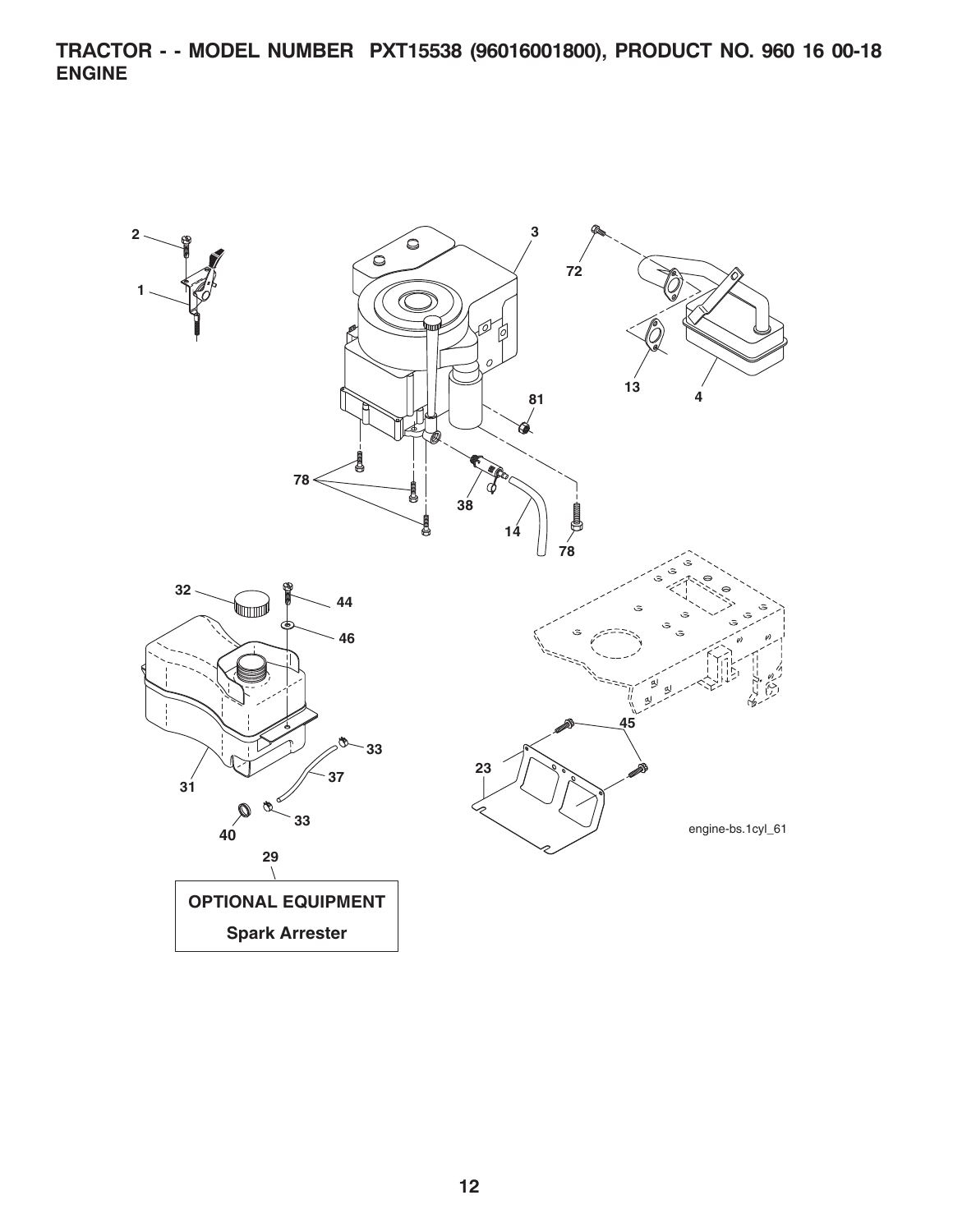## **TRACTOR - - MODEL NUMBER PXT15538 (96016001800), PRODUCT NO. 960 16 00-18 ENGINE**

| <b>KEY</b><br>NO. | <b>PART</b><br>NO. | <b>DESCRIPTION</b>                  |
|-------------------|--------------------|-------------------------------------|
| 1                 | 170551             | Control Th/ch Flag                  |
| 2                 | 17720408           | Screw Hex Thd Cut $1/4$ -20 x $1/2$ |
| 3                 |                    | Engine, B&S 31A607                  |
| 4                 | 137352             | Muffler Exhaust B&S                 |
| 13                | 165291             | Gasket Eng 1 313 ld Tin Plated      |
| 14                | 148456             | <b>Tube Drain Oil Easy</b>          |
| 23                | 169837             | Shield BRN/DBR Guard                |
| 29                | 137180             | Kit Spark Arrestor (Flat Scrn)      |
| 31                | 407516             | <b>Tank Fuel Front</b>              |
| 32                | 197725             | Cap Asm Fuel                        |
| 33                | 123487X            | <b>Clamp Hose</b>                   |
| 37                | 401137             | Line Fuel 20"                       |
| 38                | 181654             | Plug Drain Oil                      |
| 40                | 124028X            | Bushing Snap Nyl Blk Fuel Line      |
|                   |                    |                                     |

| <b>KEY</b><br>NO. | <b>PART</b><br>NO. | <b>DESCRIPTION</b>                  |
|-------------------|--------------------|-------------------------------------|
| 44                | 17670412           | Screw Thdrol $1/4$ -20 $\times$ 3/4 |
| 45                | 17000612           | Screw Hex Wsh Thdrol 3/8-16         |
| 46                | 19091416           | Washer 9/32 x 7/8 x 16 Ga.          |
| 72                | 192334             | Screw Socket Head 5/16-18 x 3/4     |
| 78                | 17060620           | Screw 3/8-16 x 1-1/4                |
| 81                | 73510400           | Nut Keps Hex 1/4-20 unc             |
|                   |                    |                                     |

**NOTE:** All component dimensions given in U.S. inches 1 inch =  $25.4 \, \text{mm}$ 

#### **Engine Power Rating Information**

The gross power rating for individual gas engine models is labeled in accordance with SAE (Society of Automotive Engineers) code J11940 (Small Engine Power & Torque Rating Procedure), and rating performance has been obtained and corrected in accordance with SAE J1995 (Revision 2002-5). Actual gross engine power will be lower and is affected by, among other things, ambient operating conditions and engine-to-engine variability. Given both the wide array of products on which engines are placed and the variety of environmental issues applicable to operating the equipment, the gas engine will not develop the rated gross power when used in a given piece of power equipment (actual "on-site" or ging rights mines. This difference is due to a variety of factors including, but not limited to, accessories (air cleaner, exhaust, charging, cooling, carburetor, fuel pump, etc.), application limitations, ambient operating conditions (temperature, humidity, altitude), and engine-to-engine variability. Due to manufacturing and capacity limitations, Briggs & Stratton may substitute an engine of higher rated power for this Series engine.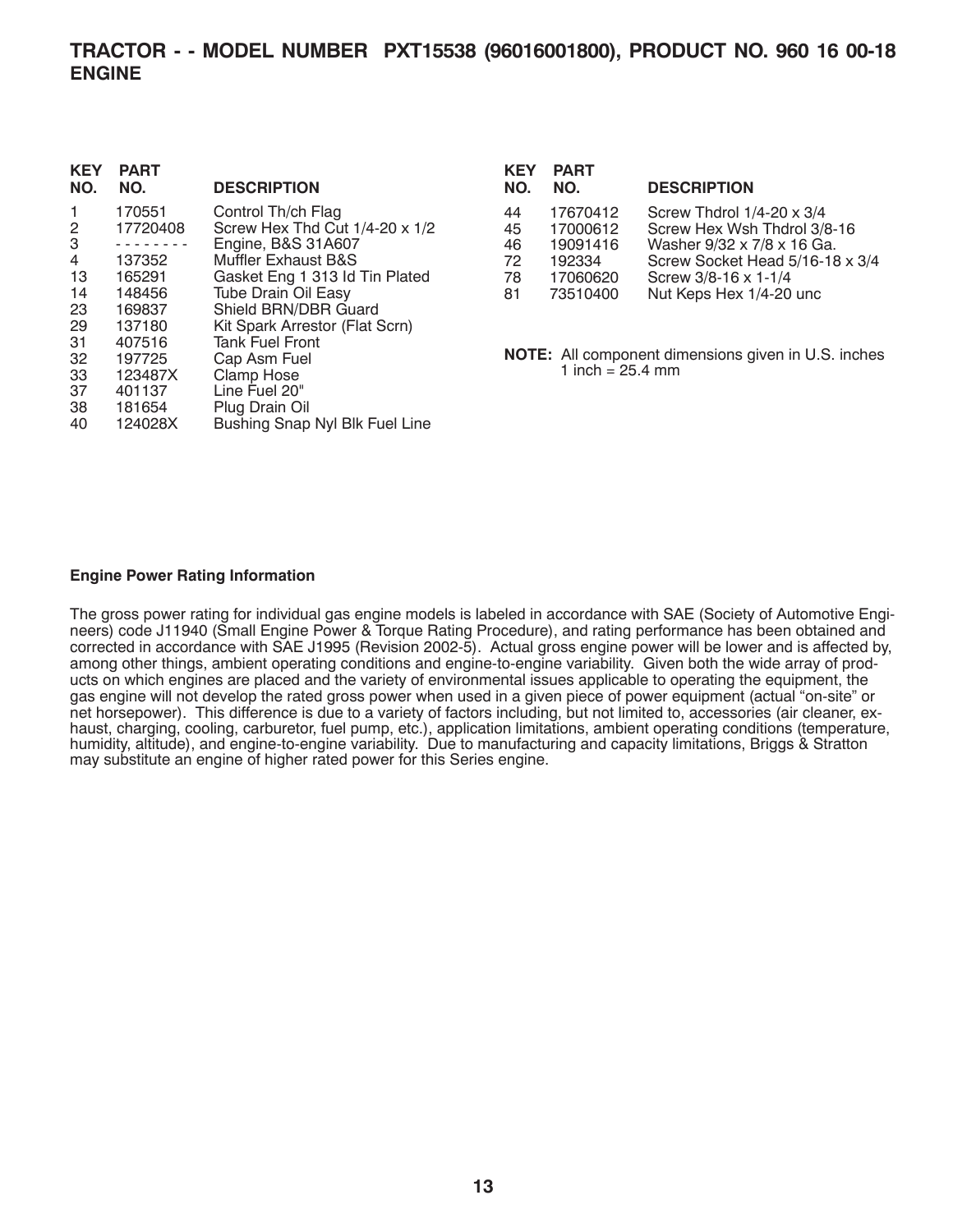## **TRACTOR - - MODEL NUMBER PXT15538 (96016001800), PRODUCT NO. 960 16 00-18 MOWER DECK**

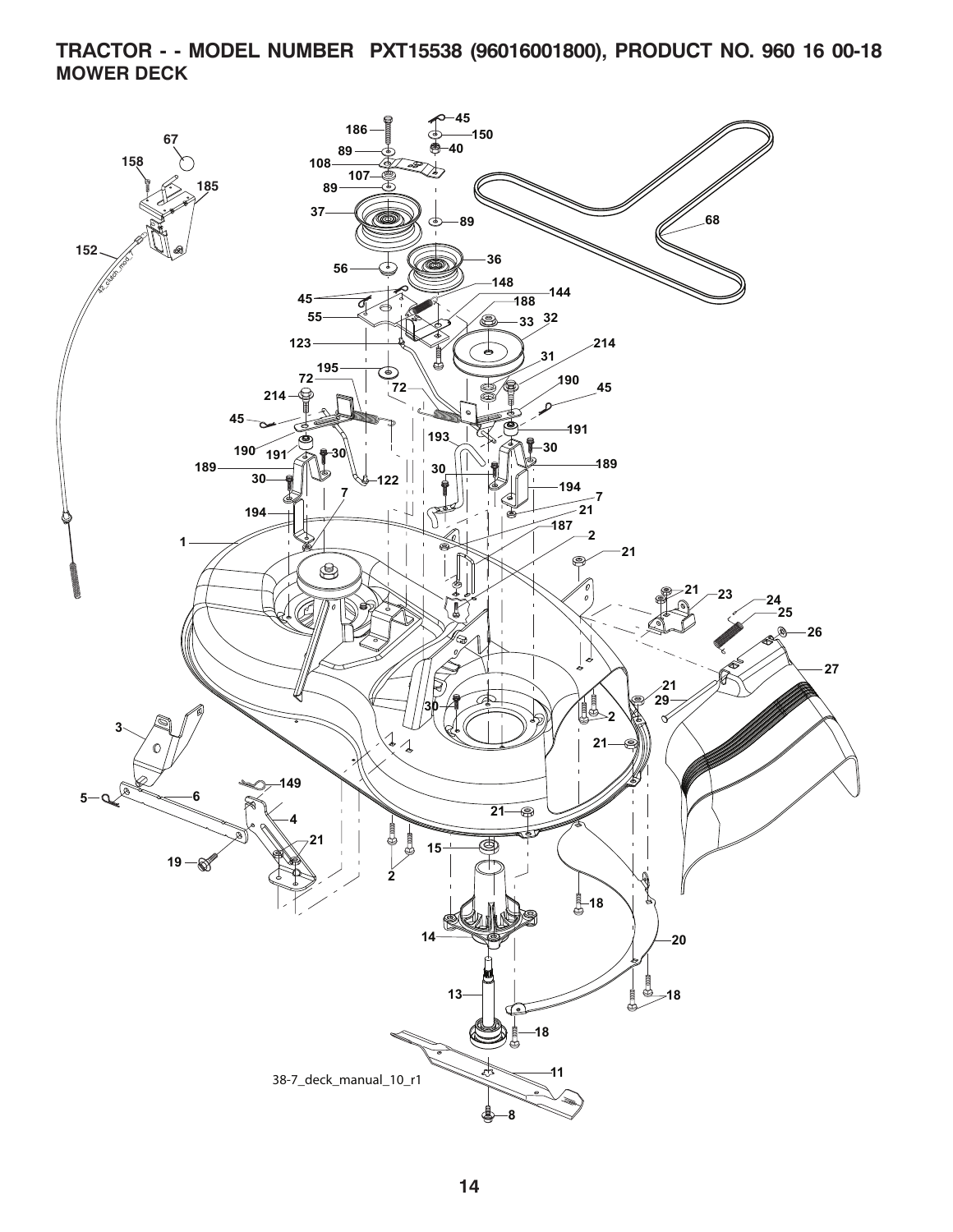# **TRACTOR - - MODEL NUMBER PXT15538 (96016001800), PRODUCT NO. 960 16 00-18 MOWER DECK**

| <b>KEY</b><br>NO. | <b>PART</b><br>NO. | <b>DESCRIPTION</b>              | <b>KEY</b><br>NO. | <b>PART</b><br>NO.         | <b>DESCRIPTION</b>                                         |
|-------------------|--------------------|---------------------------------|-------------------|----------------------------|------------------------------------------------------------|
| 1                 | 192556             | <b>Mower Housing Assembly</b>   | 89                | 19131311                   | Washer 13/32 x 13/16 x 11 Ga.                              |
| 2                 | 72140506           | Bolt Carriage 5/16-18 x 3/4     | 107               | 133502                     | <b>Spacer Retainer</b>                                     |
| 3                 | 138017             | Bracket Asm Fr. Sway Bar        | 108               | 133503                     | Stiffener, Idler Arm                                       |
| 4                 | 192568             | Bracket Deck Sway Bar 38"/42"   | 122               | 410189                     | Rod, Brake LH                                              |
| 5                 | 4939M              | <b>Retainer Spring</b>          | 123               | 410190                     | Rod, Brake RH                                              |
| 6                 | 178024             | <b>Bar Sway Deck</b>            | 144               | 193414                     | Keeper Belt Idler Tension                                  |
| 7                 | 73800500           | Nut Lock Hex w/Ins. 5/16-18 unc | 148               | 169022                     | Spring Return Idler                                        |
| 8                 | 193003             | Bolt 3/8-24 x 1.25 Gr. 8        | 149               | 165898                     | <b>Retainer Spring Yellow</b>                              |
| 11                | 193957             | <b>Blade Mower</b>              | 150               | 19091210                   | Washer 9/32 x 3/4 x 10 Ga.                                 |
| 13                | 192872             | Shaft Assembly, Mandrel, Vented | 152               | 193235                     | Clutch Cable 38"/46"                                       |
| 14                | 187281             | Housing, Mandrel, Vented        | 158               | 17720408                   | Screw Hex Thd. Cut. 1/4-20 x 1/2                           |
| 15                | 110485X            | Bearing, Ball, Mandrel          | 185               | 188234                     | Head Asm. Cable Clutch                                     |
| 18                | 72140505           | Bolt Rdhd. Sqnk. 5/16-18 x 5/8  | 186               | 17490644                   | Screw Hex Wsh. Thdrol. 3/8-16 x 2-3/4                      |
| 19                | 132827             | Bolt, Shoulder                  | 187               | 193412                     | Keeper Belt                                                |
| 20                | 400095             | <b>Baffle Vortex Front</b>      | 188               | 165891                     | <b>Bolt Carriage Idler</b>                                 |
| 21                | 73680500           | Nut                             | 189               | 192559                     | Stand, Brake                                               |
| 23                | 192557             | <b>Bracket, Mower Deflector</b> | 190               | 192560                     | Arm, Brake                                                 |
| 24                | 105304X            | Cap, Sleeve                     | 191               | 192561                     | Spacer, Brake                                              |
| 25                | 197026             | Spring, Torsion, Deflector      | 192               | 193782                     | Bolt/Washer Asm. 5/16-18                                   |
| 26                | 110452X            | Nut, Push                       | 193               | 193413                     | Keeper Belt RH Mandrel                                     |
| 27                | 192572X428         | Shield, Deflector               | 194               | 194105                     | <b>Guard Brake</b>                                         |
| 29                | 131491             | Rod, Hinge                      | 195               | 19133210                   | Washer                                                     |
| 30                | 173984             | Screw Thdrol.                   | 214               | 193782                     | Bolt/Washer Asm. 5/16-18                                   |
| 31                | 187690             | Washer, Spacer                  | $\sim$ $\sim$     | 192558                     | Brake Assembly (Includes Stand,                            |
| 32                | 153532             | Pulley, Mandrel                 |                   |                            | Arm and Guard Components)                                  |
| 33                | 400234             | Nut, Toplock                    | $ -$              | 192870                     | Mandrel Assembly (Includes hous-                           |
| 36                | 131494             | Pulley, Idler, Flat             |                   |                            | ing, shaft assembly, and bearing                           |
| 37                | 193198             | Pulley Idler Flat               |                   |                            | only - pulley/nut/washer and blade                         |
| 40                | 73680600           | Nut, Crownlock 3/8-16 unc       |                   |                            | bolt/washers not included)                                 |
| 45                | 4497H              | <b>Retainer Spring</b>          | $ -$              | 193646                     | Replacement Mower, Complete                                |
| 55                | 133840             | <b>Idler Arm Assembly</b>       |                   |                            |                                                            |
| 56                | 165723             | Spacer, Retainer                |                   |                            |                                                            |
| 67                | 106932X            | Knob                            |                   |                            |                                                            |
| 68                | 193214             | V-Belt                          |                   |                            | <b>NOTE:</b> All component dimensions given in U.S. inches |
| 72                | 193216             | Spring Brake Return             |                   | 1 inch = $25.4 \text{ mm}$ |                                                            |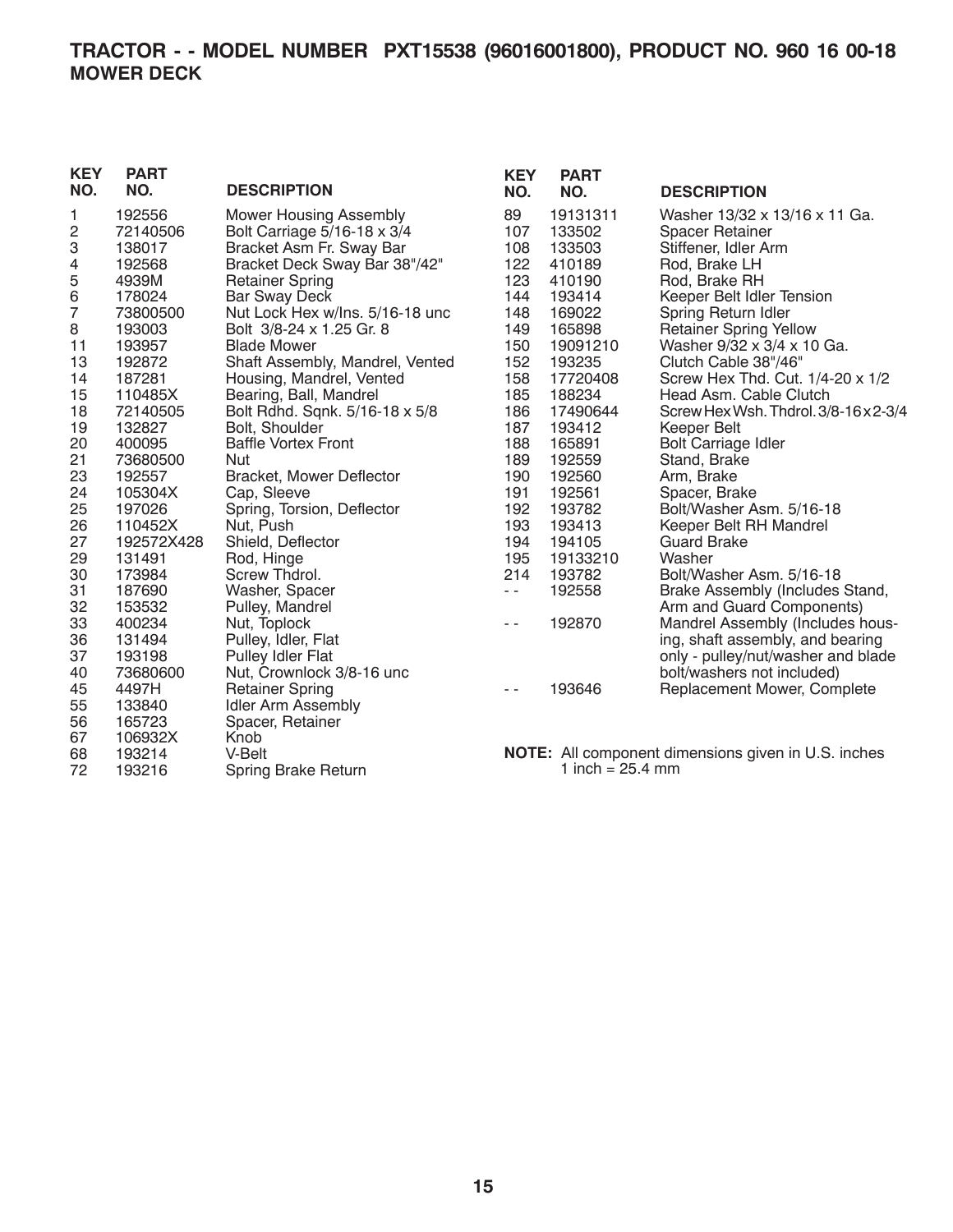**TRACTOR - - MODEL NUMBER PXT15538 (96016001800), PRODUCT NO. 960 16 00-18 MOWER LIFT**



32 73540600 Nut Crownlock 3/8-24 Pin Cotter 5/16 Bow Tie Lock

**NOTE:** All component dimensions given in U.S. inches 1 inch  $= 25.4$  mm.

8 124526X Button Plunger Black 11 139865 Link Lift LH Fixed Length 12 139866 Link Lift RH Fixed Length

13 4939M Retainer Spring 15 173288 Link Front